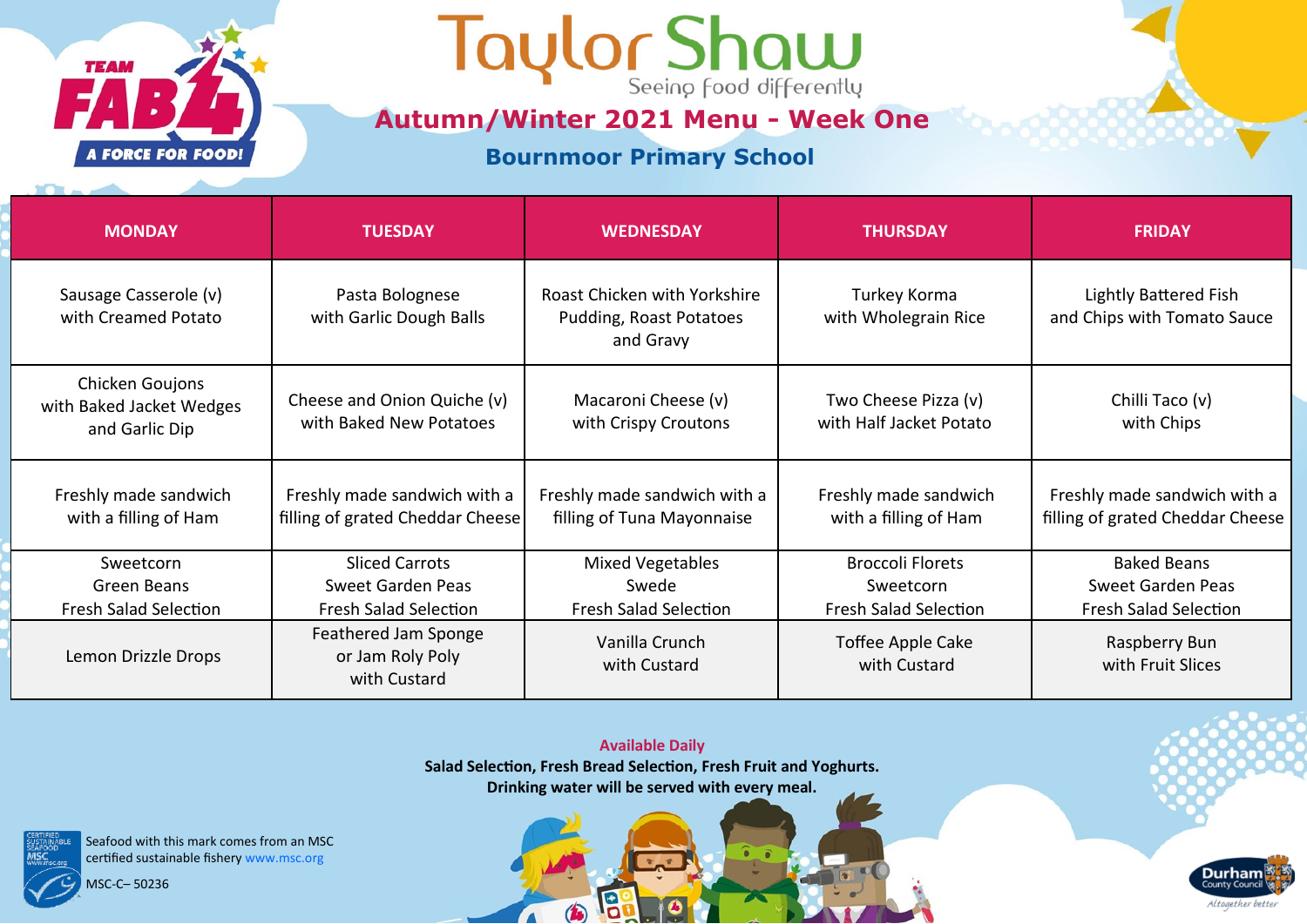

## Taylor Shaw

**Autumn/Winter 2021 Menu - Week Two**

#### **Bournmoor Primary School**

| <b>MONDAY</b>                                                                   | <b>TUESDAY</b>                                                       | <b>WEDNESDAY</b>                                                 | <b>THURSDAY</b>                                                    | <b>FRIDAY</b>                                                              |
|---------------------------------------------------------------------------------|----------------------------------------------------------------------|------------------------------------------------------------------|--------------------------------------------------------------------|----------------------------------------------------------------------------|
| Toad in the Hole<br>with Baked New Potatoes                                     | Chicken Pie<br>with Creamed Potato<br>and Gravy                      | Roast Turkey<br>with Stuffing, Roast Potatoes<br>and Gravy       | Mince and Dumplings<br>with Creamed Potato                         | <b>Fish Fingers</b><br>(pollock and salmon)<br>with Chips and Tomato Sauce |
| Baked Bean Pasta Bake (v)                                                       | Spanish Omelette (v)<br>with Peppers and Potatoes                    | Margarita Pizza (v)<br>with Roast Potatoes                       | Meatball Pasta (v)                                                 | Tuna or Cheese Melt (v)<br>with Chips                                      |
| Freshly made sandwich with a<br>filling of grated Cheddar Cheese                | Freshly made sandwich with a<br>filling of Tuna Mayonnaise           | Freshly made sandwich<br>with a filling of Ham                   | Freshly made sandwich with a<br>filling of grated Cheddar Cheese   | Freshly made sandwich<br>with a filling of Egg and Cress                   |
| <b>Cauliflower Florets</b><br>Sweet Garden Peas<br><b>Fresh Salad Selection</b> | Green Beans<br><b>Sliced Carrots</b><br><b>Fresh Salad Selection</b> | Swede<br><b>Broccoli Florets</b><br><b>Fresh Salad Selection</b> | <b>Sliced Carrots</b><br>Sweetcorn<br><b>Fresh Salad Selection</b> | Sweet Garden Peas<br><b>Baked Beans</b><br><b>Fresh Salad Selection</b>    |
| Fruit Flapjack with Custard                                                     | <b>Sticky Toffee Pudding</b><br>with Custard                         | Chocolate Fudge Cake                                             | Lemon Sponge with Custard                                          | <b>Chocolate Cookie</b><br>with Sliced Orange                              |



19

 $\bigcirc$ 

 $\sqrt{2}$ 

Seafood with this mark comes from an MSC certified sustainable fishery www.msc.org

MSC-C– 50236

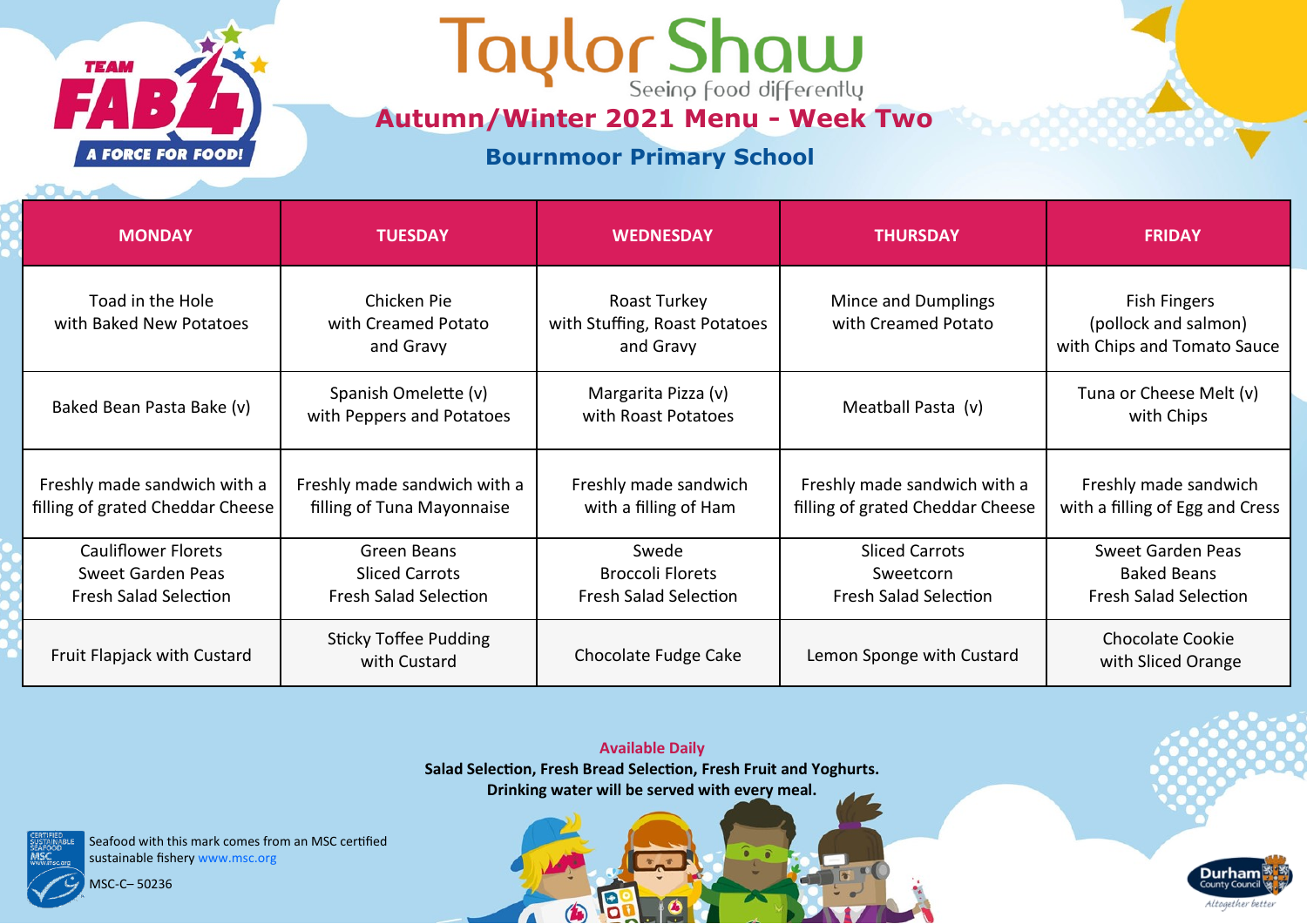

# **Autumn/Winter 2021 Menu - Week Three**

### **Bournmoor Primary School**

| <b>MONDAY</b>                                         | <b>TUESDAY</b>                                                       | <b>WEDNESDAY</b>                                                 | <b>THURSDAY</b>                         | <b>FRIDAY</b>                                               |
|-------------------------------------------------------|----------------------------------------------------------------------|------------------------------------------------------------------|-----------------------------------------|-------------------------------------------------------------|
| <b>Corned Beef Pie</b><br>with New Potatoes and Gravy | Creamy Chicken Curry<br>with Wholegrain Rice                         | Roast Pork Loin<br>with Roast Potatoes,<br>Apple Sauce and Gravy | Mince Cobbler<br>with Creamed Potato    | <b>Lightly Battered Fish</b><br>and Chips with Tomato Sauce |
| Cheesy Pasta bake (v)                                 | Wholemeal Cheese and<br>Tomato Pizza (v)<br>with Baked Jacket Wedges | Pasta Bolognese (v)                                              | Baked Omelette (v)<br>with New Potatoes | Sausage in a Bun (v)<br>with Chips and Tomato Sauce         |
| Freshly made sandwich with a                          | Freshly made sandwich                                                | Freshly made sandwich with a                                     | Freshly made sandwich                   | Freshly made sandwich with a                                |
| filling of grated Cheddar Cheese                      | with a filling of Ham                                                | filling of Tuna Mayonnaise                                       | with a filling of Ham                   | filling of grated Cheddar Cheese                            |
| <b>Sliced Carrots</b>                                 | Sweetcorn                                                            | Mixed Vegetables                                                 | <b>Sliced Carrots</b>                   | Sweet Garden Peas                                           |
| <b>Sweet Garden Peas</b>                              | <b>Broccoli Florets</b>                                              | Cabbage                                                          | Green Beans                             | <b>Baked Beans</b>                                          |
| <b>Fresh Salad Selection</b>                          | <b>Fresh Salad Selection</b>                                         | <b>Fresh Salad Selection</b>                                     | <b>Fresh Salad Selection</b>            | <b>Fresh Salad Selection</b>                                |
| Chocolate Sponge                                      | Vanilla Cookie                                                       | Cornflake Tart                                                   | Chocolate Orange Crunch                 | <b>Rice Pudding</b>                                         |
| with Chocolate Sauce                                  | with Apple Slices                                                    | with Custard                                                     | with Orange Wedge                       | with Jam Sauce                                              |

**Available Daily Salad Selection, Fresh Bread Selection, Fresh Fruit and Yoghurts. Drinking water will be served with every meal.** 

13

 $\bigcirc$ 

 $\sqrt{2}$ 

Seafood with this mark comes from an MSC certified sustainable fishery www.msc.org

MSC-C– 50236